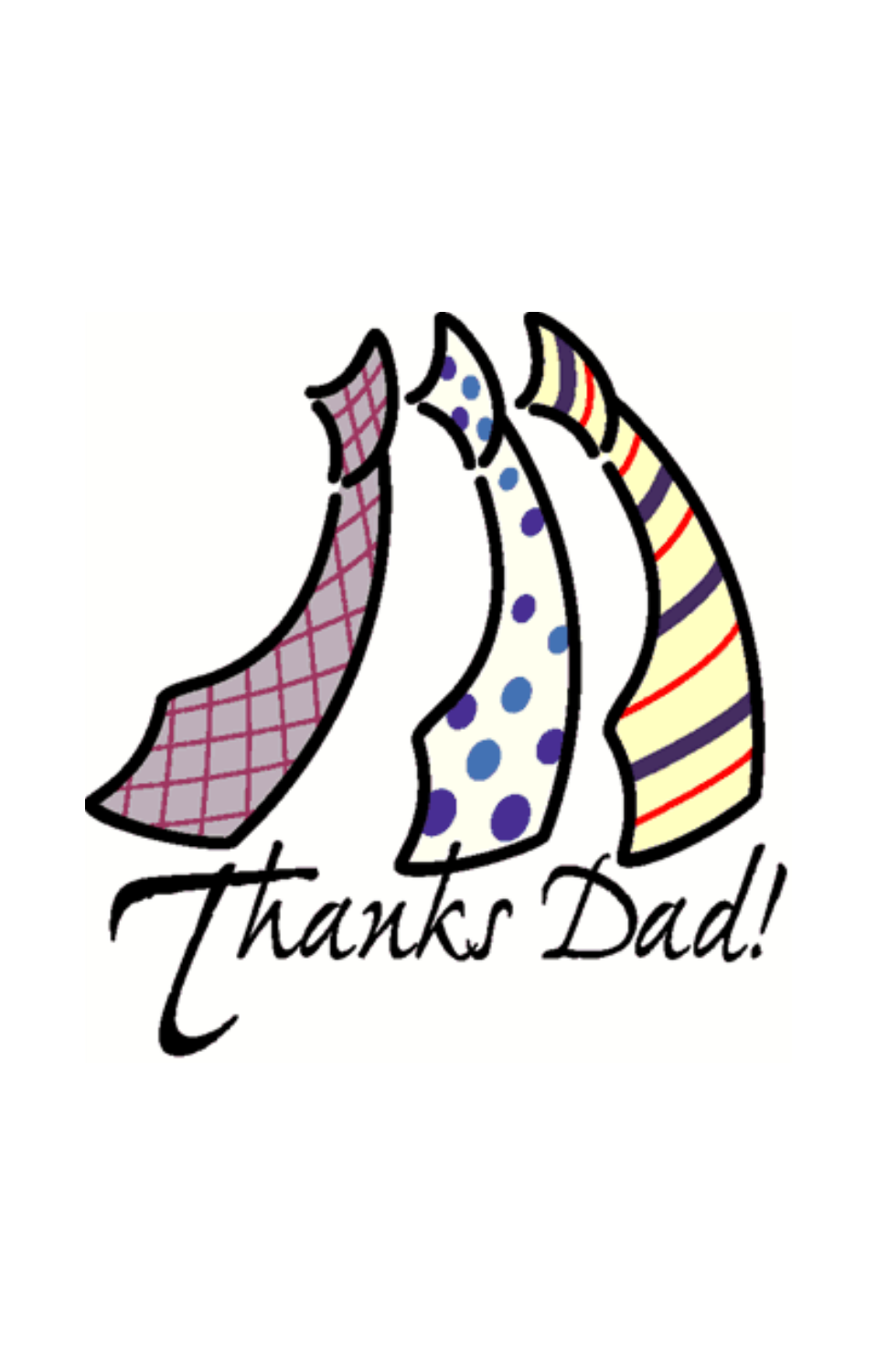# Lauvers Mennonite Church

**June 19, 2022**

Pastor: Curtiss Kanagy 207.431.8825 [lauversmennonitechurch.org](http://www.lauversmennonitechurch.org/)

**for livestream: lauversmennonitechurch.org/sermons**

[lauversmc@gmail.com](mailto:lauversmc@gmail.com)

34585 Route 35 N Richfield, PA 17086

*"Our mission is to seek the lost and nourish the found through the work of Jesus Christ."*

WELCOME to our visitors today! Please join us in worshipping the Lord and in experiencing His love, grace, truth and presence. God bless you in this service and in the coming days!

Welcome/Door holders: Dave Martin Family

Sunday School: *Indwelt by the Spirit,* John Romans 8:9-17

Worship Service Prelude: Emily Clark Nursery: Lauren/Lindsey Worship leader: Nevin Glick Worship in song: Youth Offering *(given during first song after announcements/prayer)* Message: Pastor Curtiss "Jesus, Save me!" Matthew 14: 22-36

Last Sunday Attendance: 66 Offering: \$1,534.00

Next Sunday Welcome/Door holders: George Martin Family Message: Pastor Curtiss



Sharon Hicks on June 21

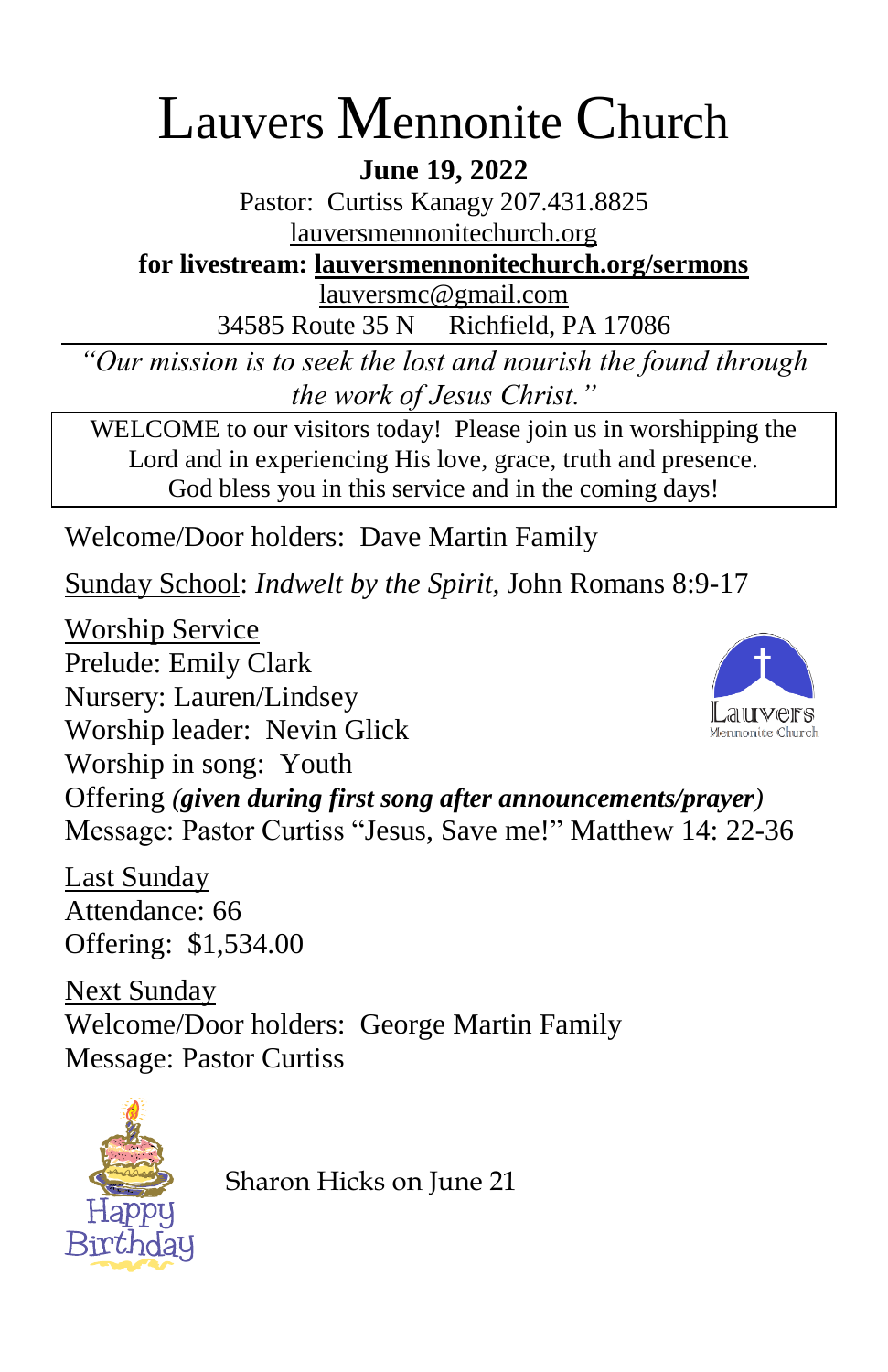### **Announcements**

- 1. Baby bottles should be turned in TODAY for the **Baby Bottle Boomerang**!
- 2. There will be a box in the lobby until July 10 for **health care supply donations** (toothbrushes and toothpaste, adult Ibuprofen and Tylenol, adult, child and prenatal vitamins, Iron/ferrous sulfate, muscle rub 'tubes,' OTC anti-fungal cream and OTC steroid cream) for Reanna's trip to Helene, Honduras.
- 3. S**hoebox collection time** for June! We will be collecting hygiene items. Examples are: bandaids, toothbrushes, washcloths, bar soap, deodorant, chapstick, nail clippers & files. (NO toothpaste!) Also bring in shoeboxes! Thank you! Any questions, ask Sydney.



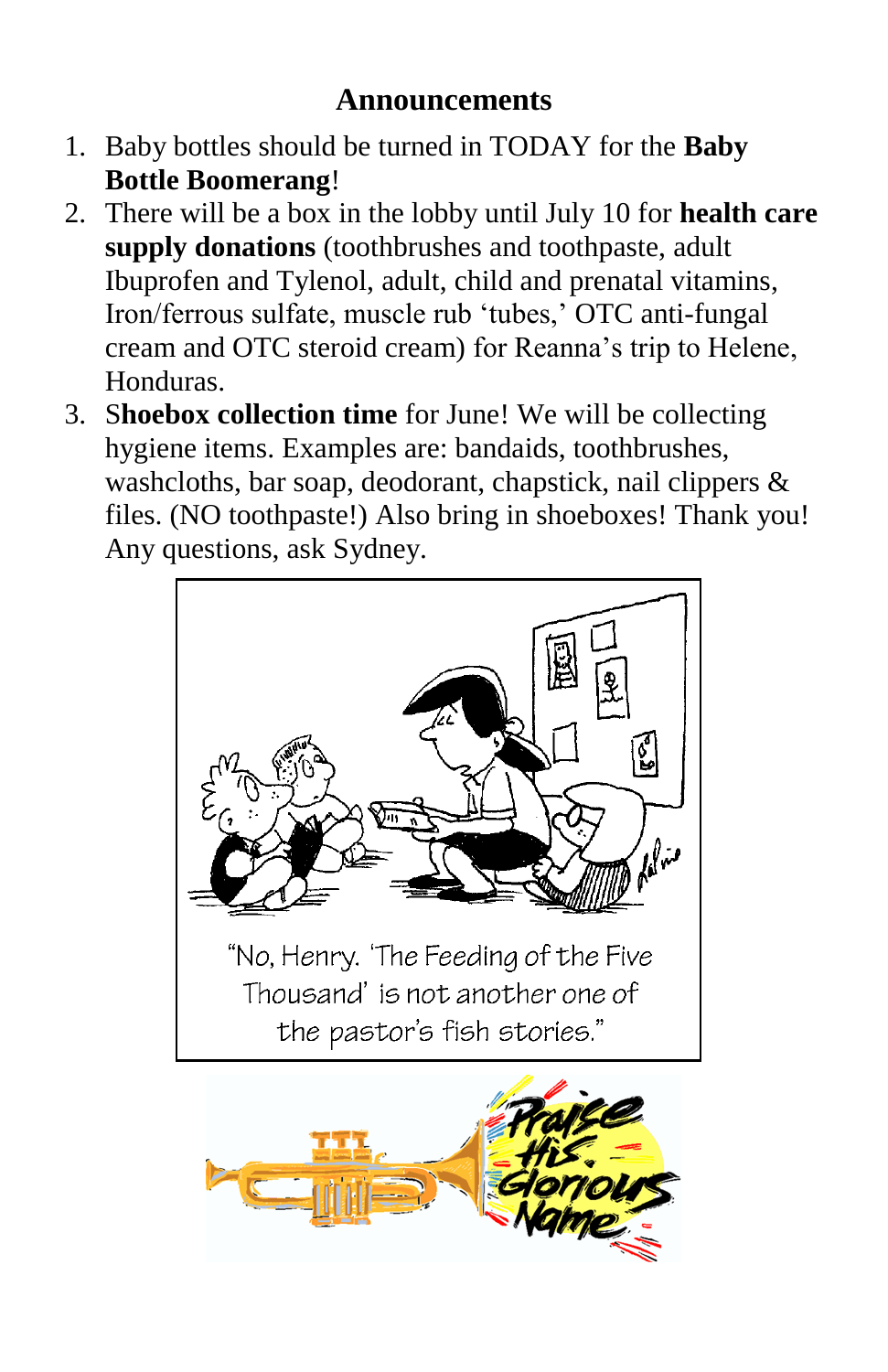| <b>Upcoming Events</b>                 |  |
|----------------------------------------|--|
| July 20 – Congregational meeting, 7 PM |  |
| July 31 – Hymn sing at Lauvers, 7 PM   |  |

## "We Remember Parents"

In spring and summer, we remember mothers and<br>fathers with special days. Find the parents of these<br>Biblical children. Check the verses given for help.

| John-the disciple (Matthew 4:21) $- -    -$ |   |  |  |
|---------------------------------------------|---|--|--|
|                                             |   |  |  |
|                                             |   |  |  |
|                                             |   |  |  |
|                                             |   |  |  |
|                                             |   |  |  |
|                                             |   |  |  |
|                                             |   |  |  |
|                                             |   |  |  |
|                                             |   |  |  |
|                                             |   |  |  |
|                                             | Q |  |  |
|                                             |   |  |  |
|                                             |   |  |  |
|                                             |   |  |  |
|                                             |   |  |  |
|                                             |   |  |  |
|                                             |   |  |  |
|                                             | x |  |  |
|                                             |   |  |  |
|                                             |   |  |  |

| Our Church Council         |                            |  |  |  |
|----------------------------|----------------------------|--|--|--|
| Elders:                    | Deacons:                   |  |  |  |
| Eric Brubaker 717-363-7014 | Neil Glick 717-513-2717    |  |  |  |
| Nevin Glick 717-320-2612   | Wendell Horst 570-541-8784 |  |  |  |
| Elvin Ranck 717-363-1077   | David Martin 717-363-7081  |  |  |  |

 $\mathbf{I}$